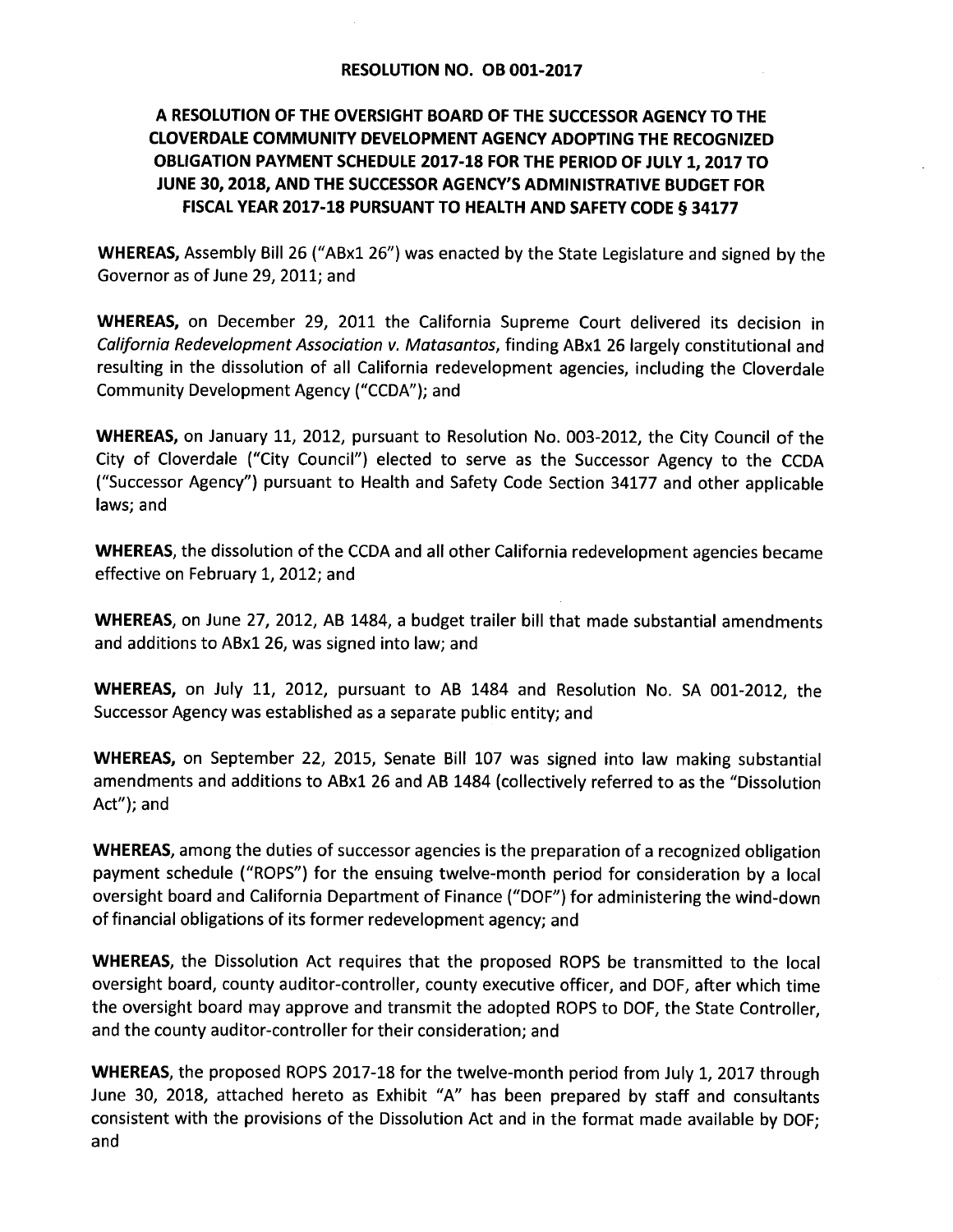**WHEREAS**, the Dissolution Act requires the Successor Agency to prepare a proposed administrative budget and submit it to the Oversight Board for approval; and

WHEREAS, the proposed ROPS 2017-18 includes an administrative budget of \$250,000 for Fiscal Year 2017-18, or \$125,000 between each ROPS period within the fiscal year, to pay for staffing, operating costs, and professional administrative services related to the wind-down of the former redevelopment agency out of the administrative cost allowance permitted by the Dissolution Act; and

**WHEREAS**, the Successor Agency Oversight Board desires to approve the ROPS 2017-18 and transmit it to various parties as required by the Dissolution Act.

WHEREAS, all other legal prerequisites to the adoption of this Resolution have occurred.

NOW, THEREFORE BE IT RESOLVED that the Oversight Board to the Successor Agency hereby finds and determines:

- 1. Finds and determines that the above recitals are true and correct.
- 2. Approves the ROPS 2017-18 for the twelve-month period from July 1, 2017 through June 30, 2018 attached hereto as Exhibit "A".
- 3. Approves a Fiscal Year 2017-18 administrative budget in the amount of \$250,000. which is incorporated in the ROPS 2017-18.
- 4. Authorizes the City Manager to transmit and post a copy of the ROPS 2017-18 as required by the Dissolution Act and to take such further actions as may be necessary or appropriate to carry out the Successor Agency's obligations pursuant to this Resolution.

It is hereby certified that the foregoing Resolution No. OB 001-2017 was duly introduced and legally adopted by the Cloverdale Community Development Successor Agency Oversight Board at its regular meeting held on this 25th day of January, 2017 by the following vote:

AYES in favor: Board Member Downey, Board Member Adams, Board Member Cramer, Vice Chair Nixon, Chair Giovanatto NOES: 0 ABSENT: Board Member Russell, Board Member Wolter ABSTAIN: 0

**APPROVED:** 

ATTEST:

natt

Carol Giovanatto, Chair

Joanne Cavallari, Acting Secretary